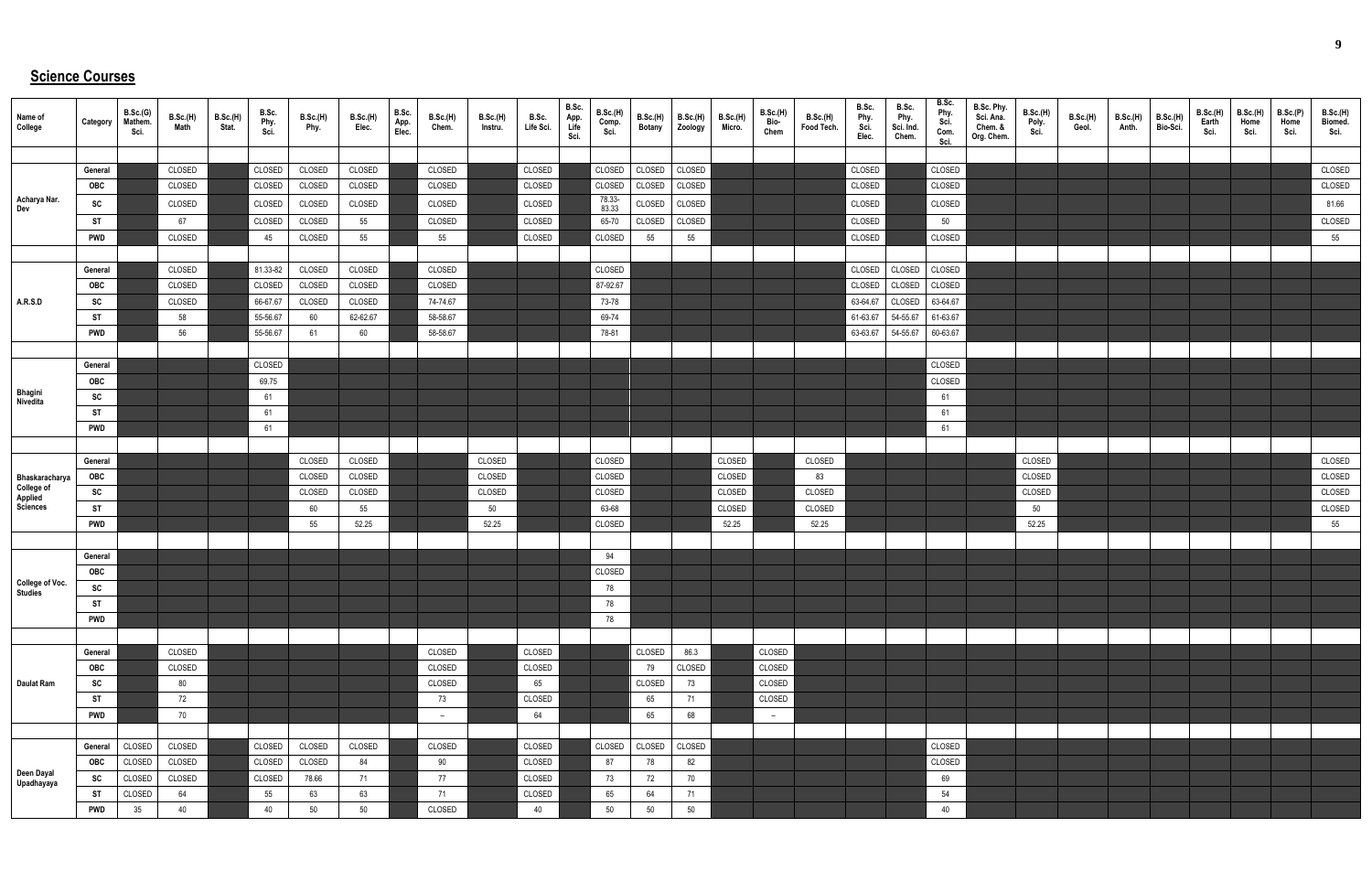| Name of<br>College | Category   | B.Sc.(G)<br>Mathem.<br>Sci. | B.Sc.(H)<br>Math   | <b>B.Sc.(H)</b><br>Stat. | B.Sc.<br>Phy.<br>Sci. | B.Sc.(H)<br>Phy.   | B.Sc.(H)<br>Elec. | B.Sc.<br>App.<br>Elec. | B.Sc.(H)<br>Chem.  | B.Sc.(H)<br>Instru. | B.Sc.<br>Life Sci. | B.Sc.<br>App.<br>Life<br>Sci. | <b>B.Sc.(H)</b><br>Comp.<br>Sci. | B.Sc.(H)<br><b>Botany</b> | <b>B.Sc.(H)</b><br>Zoology | <b>B.Sc.(H)</b><br>Micro. | B.Sc.(H)<br>Bio-<br>Chem | B.Sc.(H)<br>Food Tech.                                     | B.Sc.<br>Phy.<br>Sci.<br>Elec. | B.Sc.<br>Phy.<br>Sci. Ind.<br>Chem. | B.Sc.<br>Phy.<br>Sci.<br>Com.<br>Sci. | B.Sc. Phy.<br>Sci. Ana.<br>Chem. &<br>Org. Chem. | B.Sc.(H)<br>Poly.<br>Sci. | B.Sc.(H)<br>Geol. | <b>B.Sc.(H)</b><br>Anth. | <b>B.Sc.(H)</b><br>Bio-Sci. | B.Sc.(H)<br>Earth<br>Sci. | <b>B.Sc.(H)</b><br>Home<br>Sci. | B.Sc.(P)<br>Home<br>Sci. | B.Sc.(H)<br>Biomed.<br>Sci. |
|--------------------|------------|-----------------------------|--------------------|--------------------------|-----------------------|--------------------|-------------------|------------------------|--------------------|---------------------|--------------------|-------------------------------|----------------------------------|---------------------------|----------------------------|---------------------------|--------------------------|------------------------------------------------------------|--------------------------------|-------------------------------------|---------------------------------------|--------------------------------------------------|---------------------------|-------------------|--------------------------|-----------------------------|---------------------------|---------------------------------|--------------------------|-----------------------------|
|                    |            |                             |                    |                          |                       |                    |                   |                        |                    |                     |                    |                               |                                  |                           |                            |                           |                          |                                                            |                                |                                     |                                       |                                                  |                           |                   |                          |                             |                           |                                 |                          |                             |
|                    | General    |                             | CLOSED             |                          | CLOSED                | CLOSED             |                   |                        | CLOSED             |                     | CLOSED             |                               |                                  | CLOSED                    | CLOSED                     |                           | CLOSED                   |                                                            |                                | CLOSED                              | CLOSED                                |                                                  |                           |                   |                          |                             |                           |                                 |                          |                             |
|                    | <b>OBC</b> |                             | CLOSED             |                          | CLOSED                | CLOSED             |                   |                        | CLOSED             |                     | CLOSED             |                               |                                  | CLOSED                    | CLOSED                     |                           | CLOSED                   |                                                            |                                | CLOSED                              | CLOSED                                |                                                  |                           |                   |                          |                             |                           |                                 |                          |                             |
|                    | SC         |                             | CLOSED             |                          | CLOSED                | CLOSED             |                   |                        | CLOSED             |                     | CLOSED             |                               |                                  | CLOSED                    | CLOSED                     |                           | CLOSED                   |                                                            |                                | CLOSED                              | CLOSED                                |                                                  |                           |                   |                          |                             |                           |                                 |                          |                             |
| Deshbandhu         |            |                             | Contact            |                          | Contact               | Contact            |                   |                        |                    |                     |                    |                               |                                  |                           |                            |                           | Contact                  |                                                            |                                | Contact                             | Contact                               |                                                  |                           |                   |                          |                             |                           |                                 |                          |                             |
|                    | -ST        |                             | College            |                          | College               | College            |                   |                        | CLOSED             |                     | CLOSED             |                               |                                  | CLOSED                    | CLOSED                     |                           | College                  |                                                            |                                | College                             | College                               |                                                  |                           |                   |                          |                             |                           |                                 |                          |                             |
|                    | <b>PWD</b> |                             | Contact<br>College |                          | Contact<br>College    | Contact<br>College |                   |                        | Contact<br>College |                     | Contact<br>College |                               |                                  | Contact<br>College        | Contact<br>College         |                           | Contact<br>College       |                                                            |                                | Contact<br>College                  | Contact<br>College                    |                                                  |                           |                   |                          |                             |                           |                                 |                          |                             |
|                    |            |                             |                    |                          |                       |                    |                   |                        |                    |                     |                    |                               |                                  |                           |                            |                           |                          |                                                            |                                |                                     |                                       |                                                  |                           |                   |                          |                             |                           |                                 |                          |                             |
|                    | General    |                             | CLOSED             |                          | CLOSED                | CLOSED             |                   |                        | CLOSED             |                     | CLOSED             |                               |                                  | CLOSED                    | CLOSED                     |                           |                          |                                                            |                                |                                     | CLOSED                                |                                                  |                           |                   |                          |                             |                           |                                 |                          |                             |
|                    | <b>OBC</b> |                             | CLOSED             |                          | CLOSED                | CLOSED             |                   |                        | CLOSED             |                     | CLOSED             |                               |                                  | CLOSED                    | CLOSED                     |                           |                          |                                                            |                                |                                     | CLOSED                                |                                                  |                           |                   |                          |                             |                           |                                 |                          |                             |
| Dyal Singh         | SC         |                             | CLOSED             |                          | CLOSED                | CLOSED             |                   |                        | CLOSED             |                     | CLOSED             |                               |                                  | CLOSED                    | CLOSED                     |                           |                          |                                                            |                                |                                     | CLOSED                                |                                                  |                           |                   |                          |                             |                           |                                 |                          |                             |
|                    | <b>ST</b>  |                             | 60.5               |                          | CLOSED                | CLOSED             |                   |                        | 55                 |                     | CLOSED             |                               |                                  | 64.33                     | CLOSED                     |                           |                          |                                                            |                                |                                     | 45                                    |                                                  |                           |                   |                          |                             |                           |                                 |                          |                             |
|                    | <b>PWD</b> |                             | CLOSED             |                          | 45                    | 55                 |                   |                        | 55                 |                     | CLOSED             |                               |                                  | 55                        | CLOSED                     |                           |                          |                                                            |                                |                                     | CLOSED                                |                                                  |                           |                   |                          |                             |                           |                                 |                          |                             |
|                    |            |                             |                    |                          |                       |                    |                   |                        |                    |                     |                    |                               |                                  |                           |                            |                           |                          |                                                            |                                |                                     |                                       |                                                  |                           |                   |                          |                             |                           |                                 |                          |                             |
|                    | General    |                             |                    |                          |                       |                    |                   |                        |                    |                     |                    |                               |                                  |                           |                            |                           |                          |                                                            |                                |                                     |                                       |                                                  |                           |                   |                          |                             |                           |                                 |                          |                             |
|                    | OBC        |                             |                    |                          |                       |                    |                   |                        |                    |                     |                    |                               |                                  |                           |                            |                           |                          |                                                            |                                |                                     |                                       |                                                  |                           |                   |                          |                             |                           |                                 |                          |                             |
| Gargi              | SC         |                             |                    |                          |                       |                    |                   |                        |                    |                     |                    |                               |                                  |                           |                            |                           |                          | $\cdot$ INFORMATION NOT RECEIVED – CONTACT COLLEGE $\cdot$ |                                |                                     |                                       |                                                  |                           |                   |                          |                             |                           |                                 |                          |                             |
|                    | <b>ST</b>  |                             |                    |                          |                       |                    |                   |                        |                    |                     |                    |                               |                                  |                           |                            |                           |                          |                                                            |                                |                                     |                                       |                                                  |                           |                   |                          |                             |                           |                                 |                          |                             |
|                    | <b>PWD</b> |                             |                    |                          |                       |                    |                   |                        |                    |                     |                    |                               |                                  |                           |                            |                           |                          |                                                            |                                |                                     |                                       |                                                  |                           |                   |                          |                             |                           |                                 |                          |                             |
|                    |            |                             |                    |                          |                       |                    |                   |                        |                    |                     |                    |                               |                                  |                           |                            |                           |                          |                                                            |                                |                                     |                                       |                                                  |                           |                   |                          |                             |                           |                                 |                          |                             |
|                    | General    |                             | CLOSED             |                          | CLOSED                | CLOSED             | CLOSED            |                        | CLOSED             |                     | CLOSED             |                               | CLOSED                           | CLOSED                    | CLOSED                     |                           |                          |                                                            |                                |                                     |                                       |                                                  |                           |                   | CLOSED                   |                             | CLOSED                    |                                 |                          |                             |
|                    | <b>OBC</b> |                             | CLOSED             |                          | CLOSED                | CLOSED             | CLOSED            |                        | CLOSED             |                     | 80                 |                               | CLOSED                           | CLOSED                    | 87                         |                           |                          |                                                            |                                |                                     |                                       |                                                  |                           |                   | CLOSED                   |                             | CLOSED                    |                                 |                          |                             |
| Hans Raj           | SC         |                             | CLOSED             |                          | 76-77                 | CLOSED             | CLOSED            |                        | 84                 |                     | 71                 |                               | 91-92                            | CLOSED                    | 83                         |                           |                          |                                                            |                                |                                     |                                       |                                                  |                           |                   | 70                       |                             | 78-80                     |                                 |                          |                             |
|                    | <b>ST</b>  |                             | CLOSED             |                          | 62-63                 | 73                 | 74                |                        | 66                 |                     | 68                 |                               | 81-82                            | 73                        | 74                         |                           |                          |                                                            |                                |                                     |                                       |                                                  |                           |                   | 70                       |                             | 74-76                     |                                 |                          |                             |
|                    | <b>PWD</b> |                             | 74                 |                          | 76-77                 | 77                 | 78                |                        | 85                 |                     | 70                 |                               | 81-82                            | 73                        | 74                         |                           |                          |                                                            |                                |                                     |                                       |                                                  |                           |                   | 70                       |                             | 74-76                     |                                 |                          |                             |
|                    |            |                             |                    |                          |                       |                    |                   |                        |                    |                     |                    |                               |                                  |                           |                            |                           |                          |                                                            |                                |                                     |                                       |                                                  |                           |                   |                          |                             |                           |                                 |                          |                             |
|                    | General    |                             | 96.25              | CLOSED                   | CLOSED                | CLOSED             |                   |                        | CLOSED             |                     |                    |                               |                                  | CLOSED CLOSED             |                            |                           |                          |                                                            | CLOSED                         |                                     |                                       |                                                  |                           |                   |                          |                             |                           |                                 |                          |                             |
|                    | <b>OBC</b> |                             | 94.25              | CLOSED                   | CLOSED                | CLOSED             |                   |                        | CLOSED             |                     |                    |                               |                                  | CLOSED CLOSED             |                            |                           |                          |                                                            | CLOSED                         |                                     |                                       |                                                  |                           |                   |                          |                             |                           |                                 |                          |                             |
| Hindu              | SC         |                             | CLOSED             | CLOSED                   | CLOSED                | CLOSED             |                   |                        | CLOSED             |                     |                    |                               |                                  | CLOSED CLOSED             |                            |                           |                          |                                                            | CLOSED                         |                                     |                                       |                                                  |                           |                   |                          |                             |                           |                                 |                          |                             |
|                    | <b>ST</b>  |                             | CLOSED             | CLOSED                   | CLOSED                | CLOSED             |                   |                        | CLOSED             |                     |                    |                               |                                  | CLOSED CLOSED             |                            |                           |                          |                                                            | CLOSED                         |                                     |                                       |                                                  |                           |                   |                          |                             |                           |                                 |                          |                             |
|                    | <b>PWD</b> |                             | 90.5               | CLOSED                   | CLOSED                | CLOSED             |                   |                        | CLOSED             |                     |                    |                               |                                  | CLOSED CLOSED             |                            |                           |                          |                                                            | CLOSED                         |                                     |                                       |                                                  |                           |                   |                          |                             |                           |                                 |                          |                             |
|                    |            |                             |                    |                          |                       |                    |                   |                        |                    |                     |                    |                               |                                  |                           |                            |                           |                          |                                                            |                                |                                     |                                       |                                                  |                           |                   |                          |                             |                           |                                 |                          |                             |
|                    | General    |                             | CLOSED             |                          |                       |                    |                   |                        |                    |                     |                    |                               | CLOSED                           |                           |                            |                           |                          |                                                            |                                |                                     |                                       |                                                  |                           |                   |                          |                             |                           |                                 |                          |                             |
|                    | OBC        |                             | 91.75              |                          |                       |                    |                   |                        |                    |                     |                    |                               | 85-90                            |                           |                            |                           |                          |                                                            |                                |                                     |                                       |                                                  |                           |                   |                          |                             |                           |                                 |                          |                             |
| I.P. College       | SC         |                             | CLOSED             |                          |                       |                    |                   |                        |                    |                     |                    |                               | $73.5 -$                         |                           |                            |                           |                          |                                                            |                                |                                     |                                       |                                                  |                           |                   |                          |                             |                           |                                 |                          |                             |
|                    |            |                             |                    |                          |                       |                    |                   |                        |                    |                     |                    |                               | 78.5                             |                           |                            |                           |                          |                                                            |                                |                                     |                                       |                                                  |                           |                   |                          |                             |                           |                                 |                          |                             |
|                    | ST         |                             | 65                 |                          |                       |                    |                   |                        |                    |                     |                    |                               | 63-68                            |                           |                            |                           |                          |                                                            |                                |                                     |                                       |                                                  |                           |                   |                          |                             |                           |                                 |                          |                             |
|                    | <b>PWD</b> |                             | 65                 |                          |                       |                    |                   |                        |                    |                     |                    |                               | 68-73                            |                           |                            |                           |                          |                                                            |                                |                                     |                                       |                                                  |                           |                   |                          |                             |                           |                                 |                          |                             |
|                    |            |                             |                    |                          |                       |                    |                   |                        |                    |                     |                    |                               |                                  |                           |                            |                           |                          |                                                            |                                |                                     |                                       |                                                  |                           |                   |                          |                             |                           |                                 |                          |                             |
|                    | General    |                             |                    |                          |                       |                    |                   |                        |                    |                     |                    |                               |                                  |                           |                            | CLOSED                    | CLOSED                   |                                                            |                                |                                     |                                       |                                                  |                           |                   |                          |                             |                           | CLOSED CLOSED                   |                          |                             |
| Institute of       | OBC        |                             |                    |                          |                       |                    |                   |                        |                    |                     |                    |                               |                                  |                           |                            | CLOSED                    | CLOSED                   |                                                            |                                |                                     |                                       |                                                  |                           |                   |                          |                             |                           | CLOSED CLOSED                   |                          |                             |
| Home<br>Economics  | SC         |                             |                    |                          |                       |                    |                   |                        |                    |                     |                    |                               |                                  |                           |                            | 70                        | 66                       |                                                            |                                |                                     |                                       |                                                  |                           |                   |                          |                             |                           | CLOSED                          | 52                       |                             |
|                    | <b>ST</b>  |                             |                    |                          |                       |                    |                   |                        |                    |                     |                    |                               |                                  |                           |                            | 70                        | 66                       |                                                            |                                |                                     |                                       |                                                  |                           |                   |                          |                             |                           | CLOSED                          | 52                       |                             |
|                    | <b>PWD</b> |                             |                    |                          |                       |                    |                   |                        |                    |                     |                    |                               |                                  |                           |                            | 70                        | 66                       |                                                            |                                |                                     |                                       |                                                  |                           |                   |                          |                             |                           | CLOSED                          | 63                       |                             |
|                    |            |                             |                    |                          |                       |                    |                   |                        |                    |                     |                    |                               |                                  |                           |                            |                           |                          |                                                            |                                |                                     |                                       |                                                  |                           |                   |                          |                             |                           |                                 |                          |                             |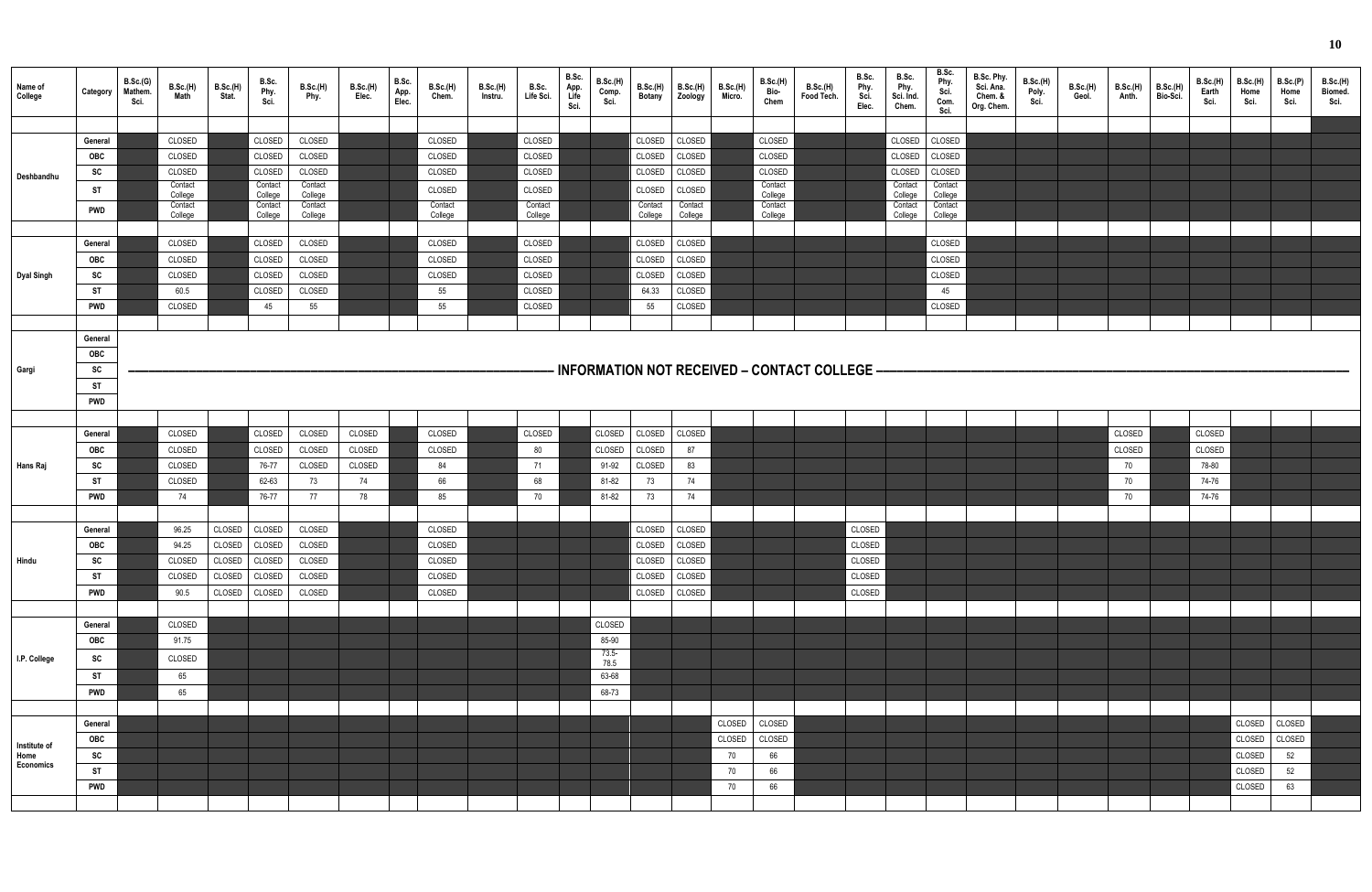| Name of<br>College     | Category   | B.Sc.(G)<br>Mathem.<br>Sci. | <b>B.Sc.(H)</b><br>Math | B.Sc.(H)<br>Stat. | B.Sc.<br>Phy.<br>Sci. | B.Sc.(H)<br>Phy. | B.Sc.(H)<br>Elec. | B.Sc.<br>App.<br>Elec. | <b>B.Sc.(H)</b><br>Chem. | B.Sc.(H)<br>Instru. | B.Sc.<br>Life Sci. | B.Sc.<br>App.<br>Life<br>Sci. | <b>B.Sc.(H)</b><br>Comp. | B.Sc.(H)<br>Botany | B.Sc.(H)<br>Zoology | B.Sc.(H)<br>Micro. | B.Sc.(H)<br>Bio-<br>Chem | <b>B.Sc.(H)</b><br>Food Tech.                | B.Sc.<br>Phy.<br>Sci.<br>Elec. | B.Sc.<br>Phy.<br>Sci. Ind.<br>Chem. | B.Sc.<br>Phy.<br>Sci.<br>Com.<br>Sci. | B.Sc. Phy.<br>Sci. Ana.<br>Chem. &<br>Org. Chem. | B.Sc.(H)<br>Poly.<br>Sci. | <b>B.Sc.(H)</b><br>Geol. | <b>B.Sc.(H)</b><br>Anth. | B.Sc.(H)<br>Bio-Sci. | <b>B.Sc.(H)</b><br>Earth<br>Sci. | <b>B.Sc.(H)</b><br>Home<br>Sci. | B.Sc.(P)<br>Home<br>Sci. | <b>B.Sc.(H)</b><br>Biomed.<br>Sci. |
|------------------------|------------|-----------------------------|-------------------------|-------------------|-----------------------|------------------|-------------------|------------------------|--------------------------|---------------------|--------------------|-------------------------------|--------------------------|--------------------|---------------------|--------------------|--------------------------|----------------------------------------------|--------------------------------|-------------------------------------|---------------------------------------|--------------------------------------------------|---------------------------|--------------------------|--------------------------|----------------------|----------------------------------|---------------------------------|--------------------------|------------------------------------|
|                        |            |                             |                         |                   |                       |                  |                   |                        |                          |                     |                    |                               |                          |                    |                     |                    |                          |                                              |                                |                                     |                                       |                                                  |                           |                          |                          |                      |                                  |                                 |                          |                                    |
|                        | General    |                             | CLOSED                  |                   |                       |                  |                   |                        |                          |                     |                    |                               |                          |                    |                     |                    |                          |                                              |                                |                                     |                                       |                                                  |                           |                          |                          |                      |                                  |                                 |                          |                                    |
|                        | <b>OBC</b> |                             | CLOSED                  |                   |                       |                  |                   |                        |                          |                     |                    |                               |                          |                    |                     |                    |                          |                                              |                                |                                     |                                       |                                                  |                           |                          |                          |                      |                                  |                                 |                          |                                    |
| Janki Devi<br>Memorial | SC         |                             | CLOSED                  |                   |                       |                  |                   |                        |                          |                     |                    |                               |                          |                    |                     |                    |                          |                                              |                                |                                     |                                       |                                                  |                           |                          |                          |                      |                                  |                                 |                          |                                    |
|                        | ST         |                             | 68.5                    |                   |                       |                  |                   |                        |                          |                     |                    |                               |                          |                    |                     |                    |                          |                                              |                                |                                     |                                       |                                                  |                           |                          |                          |                      |                                  |                                 |                          |                                    |
|                        | <b>PWD</b> |                             | 68.5                    |                   |                       |                  |                   |                        |                          |                     |                    |                               |                          |                    |                     |                    |                          |                                              |                                |                                     |                                       |                                                  |                           |                          |                          |                      |                                  |                                 |                          |                                    |
|                        |            |                             |                         |                   |                       |                  |                   |                        |                          |                     |                    |                               |                          |                    |                     |                    |                          |                                              |                                |                                     |                                       |                                                  |                           |                          |                          |                      |                                  |                                 |                          |                                    |
|                        | General    |                             | CLOSED                  |                   | CLOSED                | CLOSED           |                   |                        |                          |                     | CLOSED             |                               | CLOSED                   |                    |                     |                    |                          |                                              |                                |                                     |                                       |                                                  |                           |                          |                          |                      |                                  |                                 |                          |                                    |
|                        | <b>OBC</b> |                             | CLOSED                  |                   | CLOSED                | CLOSED           |                   |                        |                          |                     | CLOSED             |                               | CLOSED                   |                    |                     |                    |                          |                                              |                                |                                     |                                       |                                                  |                           |                          |                          |                      |                                  |                                 |                          |                                    |
| Kalindi                | SC         |                             | CLOSED                  |                   | CLOSED                | 70               |                   |                        |                          |                     | CLOSED             |                               | 67-72                    |                    |                     |                    |                          |                                              |                                |                                     |                                       |                                                  |                           |                          |                          |                      |                                  |                                 |                          |                                    |
|                        | ST         |                             | 57                      |                   | 57.5                  | 60               |                   |                        |                          |                     | 65                 |                               | 66-71                    |                    |                     |                    |                          |                                              |                                |                                     |                                       |                                                  |                           |                          |                          |                      |                                  |                                 |                          |                                    |
|                        | <b>PWD</b> |                             | 57                      |                   | 57                    | 60               |                   |                        |                          |                     | 62                 |                               | 66-72                    |                    |                     |                    |                          |                                              |                                |                                     |                                       |                                                  |                           |                          |                          |                      |                                  |                                 |                          |                                    |
|                        |            |                             |                         |                   |                       |                  |                   |                        |                          |                     |                    |                               |                          |                    |                     |                    |                          |                                              |                                |                                     |                                       |                                                  |                           |                          |                          |                      |                                  |                                 |                          |                                    |
|                        | General    |                             |                         |                   |                       |                  |                   |                        |                          |                     |                    |                               |                          |                    |                     |                    |                          |                                              |                                |                                     |                                       |                                                  |                           |                          |                          |                      |                                  |                                 |                          |                                    |
|                        | OBC        |                             |                         |                   |                       |                  |                   |                        |                          |                     |                    |                               |                          |                    |                     |                    |                          |                                              |                                |                                     |                                       |                                                  |                           |                          |                          |                      |                                  |                                 |                          |                                    |
| Kamala Nehru           | SC         |                             |                         |                   |                       |                  |                   |                        |                          |                     |                    |                               |                          |                    |                     |                    |                          | INFORMATION NOT RECEIVED - CONTACT COLLEGE - |                                |                                     |                                       |                                                  |                           |                          |                          |                      |                                  |                                 |                          |                                    |
|                        | <b>ST</b>  |                             |                         |                   |                       |                  |                   |                        |                          |                     |                    |                               |                          |                    |                     |                    |                          |                                              |                                |                                     |                                       |                                                  |                           |                          |                          |                      |                                  |                                 |                          |                                    |
|                        | <b>PWD</b> |                             |                         |                   |                       |                  |                   |                        |                          |                     |                    |                               |                          |                    |                     |                    |                          |                                              |                                |                                     |                                       |                                                  |                           |                          |                          |                      |                                  |                                 |                          |                                    |
|                        |            |                             |                         |                   |                       |                  |                   |                        |                          |                     |                    |                               |                          |                    |                     |                    |                          |                                              |                                |                                     |                                       |                                                  |                           |                          |                          |                      |                                  |                                 |                          |                                    |
|                        |            |                             |                         |                   |                       |                  |                   |                        |                          |                     |                    |                               |                          |                    |                     |                    |                          |                                              |                                |                                     |                                       |                                                  |                           |                          |                          |                      |                                  |                                 |                          |                                    |
|                        | General    | CLOSED                      | CLOSED                  |                   |                       | CLOSED           | CLOSED            |                        |                          |                     |                    |                               | CLOSED                   |                    |                     |                    |                          |                                              |                                |                                     | CLOSED                                |                                                  |                           |                          |                          |                      |                                  |                                 |                          |                                    |
| Keshav                 | <b>OBC</b> | CLOSED                      | CLOSED                  |                   |                       | CLOSED           | CLOSED            |                        |                          |                     |                    |                               | CLOSED                   |                    |                     |                    |                          |                                              |                                |                                     | CLOSED                                |                                                  |                           |                          |                          |                      |                                  |                                 |                          |                                    |
| Mahavidyalaya          | <b>SC</b>  | CLOSED                      | CLOSED                  |                   |                       | CLOSED           | CLOSED            |                        |                          |                     |                    |                               | CLOSED                   |                    |                     |                    |                          |                                              |                                |                                     | 68                                    |                                                  |                           |                          |                          |                      |                                  |                                 |                          |                                    |
|                        | <b>ST</b>  | CLOSED                      | CLOSED                  |                   |                       | CLOSED           | 58                |                        |                          |                     |                    |                               | CLOSED                   |                    |                     |                    |                          |                                              |                                |                                     | CLOSED                                |                                                  |                           |                          |                          |                      |                                  |                                 |                          |                                    |
|                        | <b>PWD</b> | CLOSED                      | 48                      |                   |                       | CLOSED           | CLOSED            |                        |                          |                     |                    |                               | $56.6 -$<br>61.6         |                    |                     |                    |                          |                                              |                                |                                     | CLOSED                                |                                                  |                           |                          |                          |                      |                                  |                                 |                          |                                    |
|                        |            |                             |                         |                   |                       |                  |                   |                        |                          |                     |                    |                               |                          |                    |                     |                    |                          |                                              |                                |                                     |                                       |                                                  |                           |                          |                          |                      |                                  |                                 |                          |                                    |
|                        | General    |                             | CLOSED                  | CLOSED            | CLOSED                | CLOSED           |                   |                        | CLOSED                   |                     | CLOSED             |                               |                          | CLOSED             | CLOSED              |                    |                          |                                              |                                |                                     | CLOSED                                | CLOSED                                           |                           |                          |                          |                      |                                  |                                 |                          |                                    |
|                        | OBC        |                             | CLOSED                  | CLOSED CLOSED     |                       | CLOSED           |                   |                        | CLOSED                   |                     | CLOSED             |                               |                          | CLOSED CLOSED      |                     |                    |                          |                                              |                                |                                     | CLOSED                                | CLOSED                                           |                           |                          |                          |                      |                                  |                                 |                          |                                    |
| Kirori Mal             | SC         |                             | CLOSED                  | 84-84.5           | CLOSED                | 87-88.33         |                   |                        | CLOSED                   |                     | CLOSED             |                               |                          |                    | CLOSED CLOSED       |                    |                          |                                              |                                |                                     | CLOSED                                | CLOSED                                           |                           |                          |                          |                      |                                  |                                 |                          |                                    |
|                        | <b>ST</b>  |                             | 70-75                   | 68-70             | CLOSED                | CLOSED           |                   |                        | 68-69                    |                     | CLOSED             |                               |                          |                    | CLOSED CLOSED       |                    |                          |                                              |                                |                                     | 55-56                                 | 67-68                                            |                           |                          |                          |                      |                                  |                                 |                          |                                    |
|                        | <b>PWD</b> |                             | 70-72                   | 82-84             | 67-68                 | CLOSED           |                   |                        | 69-70                    |                     | 59-60              |                               |                          |                    | 58-59.99 77-77.9    |                    |                          |                                              |                                |                                     | 52-53                                 | 73-74                                            |                           |                          |                          |                      |                                  |                                 |                          |                                    |
|                        |            |                             |                         |                   |                       |                  |                   |                        |                          |                     |                    |                               |                          |                    |                     |                    |                          |                                              |                                |                                     |                                       |                                                  |                           |                          |                          |                      |                                  |                                 |                          |                                    |
|                        | General    |                             | CLOSED                  | CLOSED            |                       |                  |                   |                        |                          |                     |                    |                               |                          |                    |                     |                    |                          |                                              |                                |                                     |                                       |                                                  |                           |                          |                          |                      |                                  |                                 |                          |                                    |
|                        | OBC        |                             | CLOSED                  | CLOSED            |                       |                  |                   |                        |                          |                     |                    |                               |                          |                    |                     |                    |                          |                                              |                                |                                     |                                       |                                                  |                           |                          |                          |                      |                                  |                                 |                          |                                    |
|                        | SC         |                             | CLOSED                  | CLOSED            |                       |                  |                   |                        |                          |                     |                    |                               |                          |                    |                     |                    |                          |                                              |                                |                                     |                                       |                                                  |                           |                          |                          |                      |                                  |                                 |                          |                                    |
| Lady Shri Ram          | <b>ST</b>  |                             | CLOSED                  | CLOSED            |                       |                  |                   |                        |                          |                     |                    |                               |                          |                    |                     |                    |                          |                                              |                                |                                     |                                       |                                                  |                           |                          |                          |                      |                                  |                                 |                          |                                    |
|                        |            |                             | Contact                 | Contact           |                       |                  |                   |                        |                          |                     |                    |                               |                          |                    |                     |                    |                          |                                              |                                |                                     |                                       |                                                  |                           |                          |                          |                      |                                  |                                 |                          |                                    |
|                        | <b>PWD</b> |                             | College                 | College           |                       |                  |                   |                        |                          |                     |                    |                               |                          |                    |                     |                    |                          |                                              |                                |                                     |                                       |                                                  |                           |                          |                          |                      |                                  |                                 |                          |                                    |
|                        |            |                             |                         |                   |                       |                  |                   |                        |                          |                     |                    |                               |                          |                    |                     |                    |                          |                                              |                                |                                     |                                       |                                                  |                           |                          |                          |                      |                                  |                                 |                          |                                    |
|                        | General    |                             | CLOSED                  |                   |                       |                  |                   |                        |                          |                     |                    |                               |                          |                    |                     |                    |                          |                                              |                                |                                     |                                       |                                                  |                           |                          |                          |                      |                                  |                                 |                          |                                    |
|                        | OBC        |                             | CLOSED                  |                   |                       |                  |                   |                        |                          |                     |                    |                               |                          |                    |                     |                    |                          |                                              |                                |                                     |                                       |                                                  |                           |                          |                          |                      |                                  |                                 |                          |                                    |
| Lakshmi Bai            | SC         |                             | CLOSED                  |                   |                       |                  |                   |                        |                          |                     |                    |                               |                          |                    |                     |                    |                          |                                              |                                |                                     |                                       |                                                  |                           |                          |                          |                      |                                  |                                 |                          |                                    |
|                        | <b>ST</b>  |                             | 60                      |                   |                       |                  |                   |                        |                          |                     |                    |                               |                          |                    |                     |                    |                          |                                              |                                |                                     |                                       |                                                  |                           |                          |                          |                      |                                  |                                 |                          |                                    |
|                        | <b>PWD</b> |                             | 60                      |                   |                       |                  |                   |                        |                          |                     |                    |                               |                          |                    |                     |                    |                          |                                              |                                |                                     |                                       |                                                  |                           |                          |                          |                      |                                  |                                 |                          |                                    |
|                        |            |                             |                         |                   |                       |                  |                   |                        |                          |                     |                    |                               |                          |                    |                     |                    |                          |                                              |                                |                                     |                                       |                                                  |                           |                          |                          |                      |                                  |                                 |                          |                                    |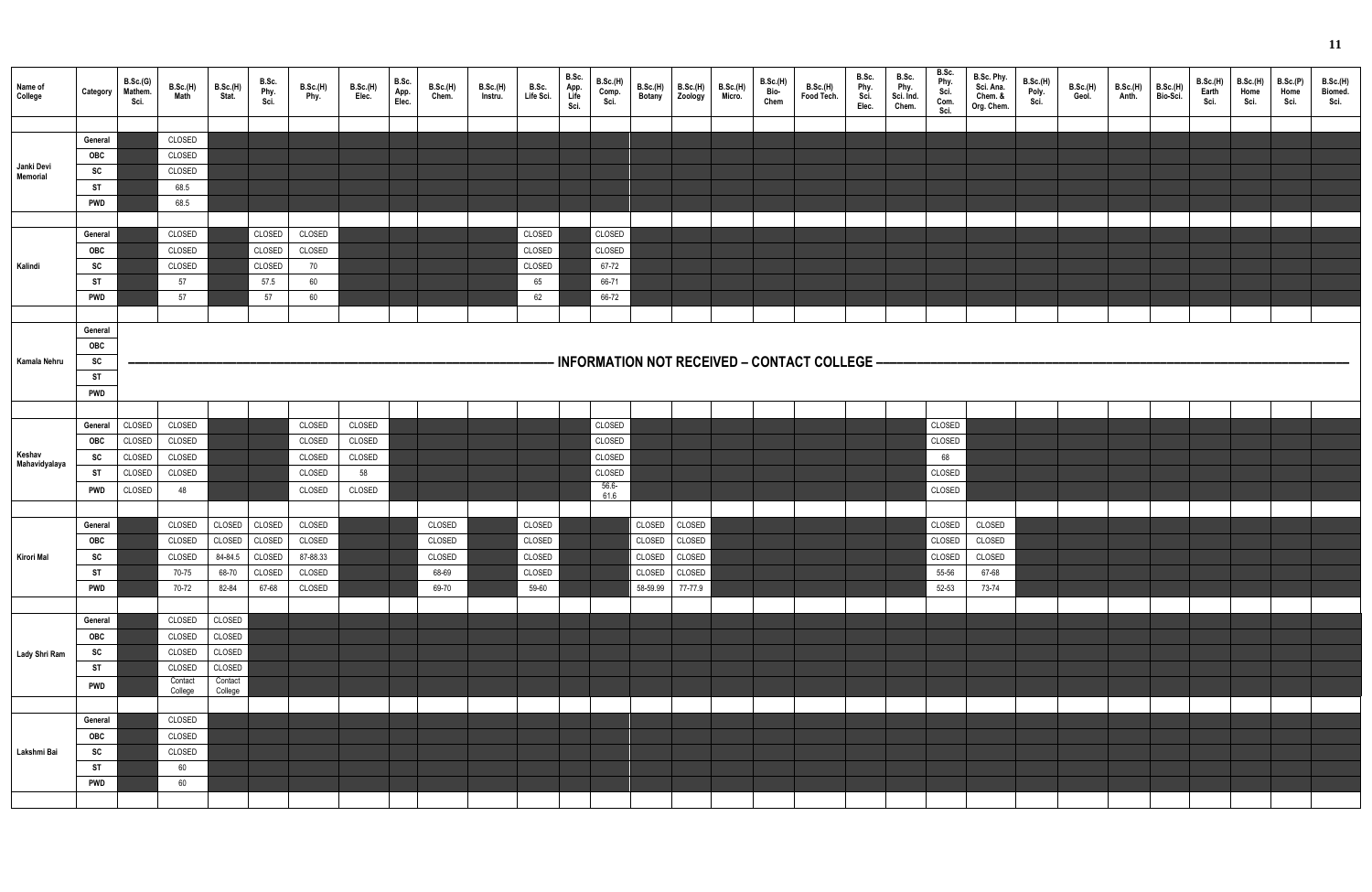| Name of<br>College  | Category                                                      | B.Sc.(G)<br>Mathem.<br>Sci.                | B.Sc.(H)<br>Math                                                         | <b>B.Sc.(H)</b><br>Stat. | B.Sc.<br>Phy.<br>Sci.                              | B.Sc.(H)<br>Phy.                                       | B.Sc.(H)<br>Elec.                  | B.Sc.<br>App.<br>Elec. | <b>B.Sc.(H)</b><br>Chem.                                 | <b>B.Sc.(H)</b><br>Instru. | B.Sc.<br>Life Sci.                                       | B.Sc.<br>App.<br>Life<br>Sci. | <b>B.Sc.(H)</b><br>Comp. | B.Sc.(H)<br><b>Botany</b>                                  | B.Sc.(H)<br>Zoology                                    | <b>B.Sc.(H)</b><br>Micro. | B.Sc.(H)<br>Bio<br>Chem | B.Sc.(H)<br>Food Tech.                       | B.Sc.<br>Phy.<br>Sci.<br>Elec. | B.Sc.<br>Phy.<br>Sci. Ind.<br>Chem. | B.Sc.<br>Phy.<br>Sci.<br>Com.<br>Sci.          | B.Sc. Phy.<br>Sci. Ana.<br>Chem. &<br>Org. Chem. | <b>B.Sc.(H)</b><br>Poly.<br>Sci. | B.Sc.(H)<br>Geol. | B.Sc.(H)<br>Anth. | B.Sc.(H)<br>Bio-Sci. | B.Sc.(H)<br>Earth<br>Sci. | <b>B.Sc.(H)</b><br>Home<br>Sci. | B.Sc.(P)<br>Home<br>Sci. | <b>B.Sc.(H)</b><br>Biomed.<br>Sci. |
|---------------------|---------------------------------------------------------------|--------------------------------------------|--------------------------------------------------------------------------|--------------------------|----------------------------------------------------|--------------------------------------------------------|------------------------------------|------------------------|----------------------------------------------------------|----------------------------|----------------------------------------------------------|-------------------------------|--------------------------|------------------------------------------------------------|--------------------------------------------------------|---------------------------|-------------------------|----------------------------------------------|--------------------------------|-------------------------------------|------------------------------------------------|--------------------------------------------------|----------------------------------|-------------------|-------------------|----------------------|---------------------------|---------------------------------|--------------------------|------------------------------------|
| <b>Lady Irwin</b>   | General<br>OBC<br>SC<br><b>ST</b><br><b>PWD</b>               |                                            |                                                                          |                          |                                                    |                                                        |                                    |                        |                                                          |                            |                                                          |                               |                          |                                                            |                                                        |                           |                         | INFORMATION NOT RECEIVED - CONTACT COLLEGE - |                                |                                     |                                                |                                                  |                                  |                   |                   |                      |                           |                                 |                          |                                    |
| Maharaja<br>Agrasen | General<br><b>OBC</b><br><b>SC</b><br><b>ST</b><br><b>PWD</b> | CLOSED<br>CLOSED<br>CLOSED<br>63<br>CLOSED |                                                                          |                          | CLOSED<br>CLOSED<br>CLOSED<br>66<br>$\sim$         |                                                        | CLOSED<br>CLOSED<br>73<br>62<br>62 |                        |                                                          |                            |                                                          |                               |                          |                                                            |                                                        |                           |                         |                                              |                                |                                     | CLOSED<br>CLOSED<br>69<br>65<br>65             |                                                  |                                  |                   |                   |                      |                           |                                 |                          |                                    |
| Maitreyi            | General<br>OBC<br>SC<br><b>ST</b><br><b>PWD</b>               |                                            | CLOSED<br>CLOSED<br>80<br>80<br>Contact<br>College                       |                          | CLOSED<br>CLOSED<br>65<br>64<br>Contact<br>College | CLOSED<br>CLOSED<br>CLOSED<br>68<br>Contact<br>College |                                    |                        | CLOSED<br>CLOSED<br>75<br>75<br>Contact<br>College       |                            | CLOSED<br>CLOSED<br>68.66<br>68.66<br>Contact<br>College |                               |                          | CLOSED<br>CLOSED<br>CLOSED<br>CLOSED<br>Contact<br>College | CLOSED<br>CLOSED<br>CLOSED<br>68<br>Contact<br>College |                           |                         |                                              |                                |                                     | CLOSED<br>80<br>65<br>64<br>Contact<br>College |                                                  |                                  |                   |                   |                      |                           |                                 |                          |                                    |
| <b>Mata Sundri</b>  | General<br>OBC<br>SC<br><b>ST</b><br><b>PWD</b>               |                                            | CLOSED<br>$\overline{a}$<br>CLOSED<br>CLOSED<br>45                       |                          |                                                    |                                                        |                                    |                        |                                                          |                            |                                                          |                               |                          |                                                            |                                                        |                           |                         |                                              |                                |                                     |                                                |                                                  |                                  |                   |                   |                      |                           |                                 |                          |                                    |
| Miranda House       | General<br>OBC<br>SC<br><b>ST</b><br><b>PWD</b>               |                                            | CLOSED<br>CLOSED<br>CLOSED<br>70<br>CLOSED                               |                          |                                                    | CLOSED<br>CLOSED<br>CLOSED<br>CLOSED<br>CLOSED         |                                    |                        | CLOSED<br>CLOSED<br>CLOSED<br>CLOSED<br>CLOSED           |                            | CLOSED<br>CLOSED<br>CLOSED<br>CLOSED<br>CLOSED           |                               |                          | CLOSED<br>CLOSED<br>CLOSED<br>CLOSED                       | CLOSED<br>CLOSED CLOSED<br>CLOSED<br>CLOSED<br>CLOSED  |                           |                         |                                              |                                |                                     | 86.33<br>CLOSED<br>CLOSED<br>56<br>CLOSED      |                                                  |                                  |                   |                   |                      |                           |                                 |                          |                                    |
| Moti Lal Nehru      | General<br>OBC<br><b>SC</b><br><b>ST</b><br><b>PWD</b>        |                                            | Against<br>Cancellation<br>CLOSED<br>Against<br>Cancellation<br>58<br>58 |                          |                                                    | Against<br>Cancellation<br>CLOSED<br>73<br>73          |                                    |                        | Against<br>Cancellation<br>67<br>Against<br>Cancellation |                            |                                                          |                               |                          |                                                            |                                                        |                           |                         |                                              |                                |                                     | CLOSED<br>CLOSED<br>71<br>71<br>71             | Against<br>Cancellation<br>68<br>62<br>67        |                                  |                   |                   |                      |                           |                                 |                          |                                    |
| <b>P.G.D.A.V.</b>   | General<br>OBC<br>SC<br><b>ST</b><br><b>PWD</b>               |                                            |                                                                          |                          |                                                    |                                                        |                                    |                        |                                                          |                            |                                                          |                               |                          |                                                            |                                                        |                           |                         | INFORMATION NOT RECEIVED - CONTACT COLLEGE - |                                |                                     |                                                |                                                  |                                  |                   |                   |                      |                           |                                 |                          |                                    |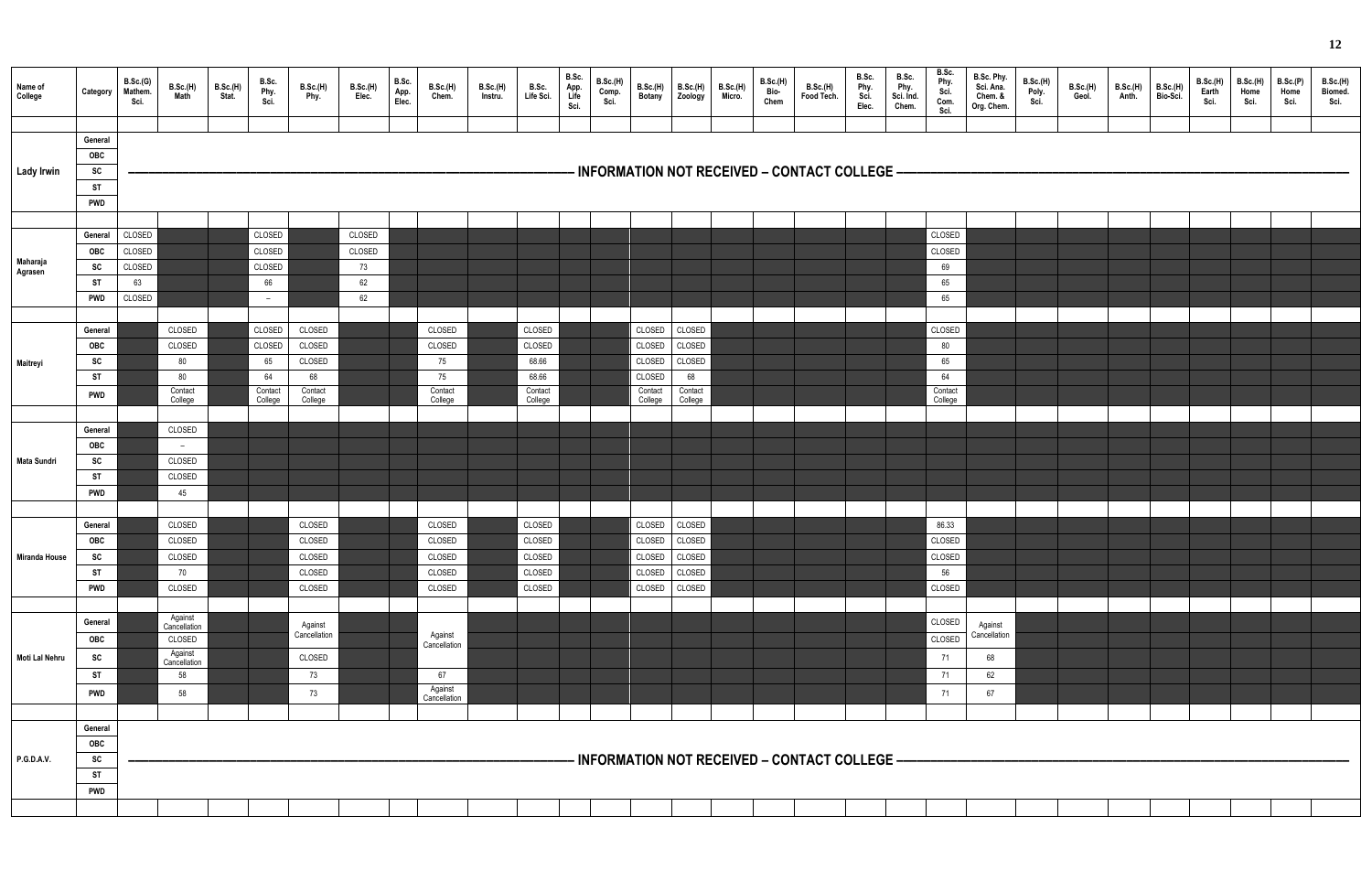| Name of<br>College                                       | Category   | B.Sc.(G)<br>Mathem.<br>Sci. | B.Sc.(H)<br>Math | B.Sc.(H)<br>Stat. | B.Sc.<br>Phy.<br>Sci. | B.Sc.(H)<br>Phy.         | B.Sc.(H)<br>Elec.        | B.Sc.<br>App.<br>Elec. | B.Sc.(H)<br>Chem. | <b>B.Sc.(H)</b><br>Instru. | B.Sc.<br>Life Sci. | B.Sc.<br>App.<br>Life<br>Sci. | <b>B.Sc.(H)</b><br>Comp.<br>Sci. | B.Sc.(H)<br>Botany | <b>B.Sc.(H)</b><br><b>Zoology</b> | B.Sc.(H)<br>Micro. | B.Sc.(H)<br>Bio<br>Chem | <b>B.Sc.(H)</b><br>Food Tech. | B.Sc.<br>Phy.<br>Sci.<br>Elec. | B.Sc.<br>Phy.<br>Sci. Ind.<br>Chem. | B.Sc.<br>Phy.<br>Sci.<br>Com.<br>Sci. | B.Sc. Phy.<br>Sci. Ana.<br>Chem. &<br>Org. Chem. | <b>B.Sc.(H)</b><br>Poly.<br>Sci. | B.Sc.(H)<br>Geol.        | B.Sc.(H)<br>Anth. | B.Sc.(H)<br>Bio-Sci. | B.Sc.(H)<br>Earth<br>Sci. | <b>B.Sc.(H)</b><br>Home<br>Sci. | B.Sc.(P)<br>Home<br>Sci. | B.Sc.(H)<br>Biomed.<br>Sci. |
|----------------------------------------------------------|------------|-----------------------------|------------------|-------------------|-----------------------|--------------------------|--------------------------|------------------------|-------------------|----------------------------|--------------------|-------------------------------|----------------------------------|--------------------|-----------------------------------|--------------------|-------------------------|-------------------------------|--------------------------------|-------------------------------------|---------------------------------------|--------------------------------------------------|----------------------------------|--------------------------|-------------------|----------------------|---------------------------|---------------------------------|--------------------------|-----------------------------|
|                                                          |            |                             |                  |                   |                       |                          |                          |                        |                   |                            |                    |                               |                                  |                    |                                   |                    |                         |                               |                                |                                     |                                       |                                                  |                                  |                          |                   |                      |                           |                                 |                          |                             |
|                                                          | General    |                             | CLOSED           |                   |                       |                          |                          |                        |                   |                            |                    |                               |                                  |                    |                                   |                    |                         |                               |                                |                                     |                                       |                                                  |                                  |                          |                   |                      |                           |                                 |                          |                             |
|                                                          | OBC        |                             | CLOSED           |                   |                       |                          |                          |                        |                   |                            |                    |                               |                                  |                    |                                   |                    |                         |                               |                                |                                     |                                       |                                                  |                                  |                          |                   |                      |                           |                                 |                          |                             |
| P.G.D.A.V.(Eve.)                                         | SC         |                             | CLOSED           |                   |                       |                          |                          |                        |                   |                            |                    |                               |                                  |                    |                                   |                    |                         |                               |                                |                                     |                                       |                                                  |                                  |                          |                   |                      |                           |                                 |                          |                             |
|                                                          | <b>ST</b>  |                             | CLOSED           |                   |                       |                          |                          |                        |                   |                            |                    |                               |                                  |                    |                                   |                    |                         |                               |                                |                                     |                                       |                                                  |                                  |                          |                   |                      |                           |                                 |                          |                             |
|                                                          | <b>PWD</b> |                             | CLOSED           |                   |                       |                          |                          |                        |                   |                            |                    |                               |                                  |                    |                                   |                    |                         |                               |                                |                                     |                                       |                                                  |                                  |                          |                   |                      |                           |                                 |                          |                             |
|                                                          |            |                             |                  |                   |                       |                          |                          |                        |                   |                            |                    |                               |                                  |                    |                                   |                    |                         |                               |                                |                                     |                                       |                                                  |                                  |                          |                   |                      |                           |                                 |                          |                             |
|                                                          | General    |                             | CLOSED           |                   | CLOSED                | $-$                      | $\overline{\phantom{0}}$ |                        | CLOSED            |                            |                    |                               |                                  |                    |                                   |                    |                         |                               | $\overline{a}$                 |                                     | $-$                                   |                                                  |                                  |                          |                   |                      |                           |                                 |                          |                             |
|                                                          | OBC        |                             | CLOSED           |                   | CLOSED                | $\sim$                   | $\overline{\phantom{0}}$ |                        | CLOSED            |                            |                    |                               |                                  |                    |                                   |                    |                         |                               | $\overline{a}$                 |                                     | $-$                                   |                                                  |                                  |                          |                   |                      |                           |                                 |                          |                             |
| Rajdhani                                                 | SC         |                             | CLOSED           |                   | CLOSED                | $\sim$                   | $\overline{\phantom{0}}$ |                        | CLOSED            |                            |                    |                               |                                  |                    |                                   |                    |                         |                               | $\overline{a}$                 |                                     | 66                                    |                                                  |                                  |                          |                   |                      |                           |                                 |                          |                             |
|                                                          | ST         |                             | CLOSED           |                   | 50                    | 62                       | $\overline{\phantom{0}}$ |                        | 64                |                            |                    |                               |                                  |                    |                                   |                    |                         |                               | 52                             |                                     | 52                                    |                                                  |                                  |                          |                   |                      |                           |                                 |                          |                             |
|                                                          | <b>PWD</b> |                             | 62               |                   | $-$                   | $\overline{\phantom{0}}$ | 66                       |                        | 64                |                            |                    |                               |                                  |                    |                                   |                    |                         |                               | 52                             | 58                                  | 60                                    |                                                  |                                  |                          |                   |                      |                           |                                 |                          |                             |
|                                                          |            |                             |                  |                   |                       |                          |                          |                        |                   |                            |                    |                               |                                  |                    |                                   |                    |                         |                               |                                |                                     |                                       |                                                  |                                  | Against                  |                   |                      |                           |                                 |                          |                             |
|                                                          | General    |                             |                  | CLOSED            |                       |                          |                          |                        |                   |                            |                    |                               | CLOSED                           |                    |                                   | CLOSED             |                         |                               |                                |                                     |                                       |                                                  |                                  | Cancellation             |                   |                      |                           |                                 |                          |                             |
|                                                          | OBC        |                             |                  | 83                |                       |                          |                          |                        |                   |                            |                    |                               | CLOSED                           |                    |                                   | CLOSED             |                         |                               |                                |                                     |                                       |                                                  |                                  | CLOSED                   |                   |                      |                           |                                 |                          |                             |
| Ram Lal Anand                                            | SC         |                             |                  | CLOSED            |                       |                          |                          |                        |                   |                            |                    |                               | 74.67-<br>79.67                  |                    |                                   | CLOSED             |                         |                               |                                |                                     |                                       |                                                  |                                  | 76                       |                   |                      |                           |                                 |                          |                             |
|                                                          | ST         |                             |                  | 66                |                       |                          |                          |                        |                   |                            |                    |                               | 71-76                            |                    |                                   | 70                 |                         |                               |                                |                                     |                                       |                                                  |                                  | 73                       |                   |                      |                           |                                 |                          |                             |
|                                                          | <b>PWD</b> |                             |                  | $\sim$            |                       |                          |                          |                        |                   |                            |                    |                               | $-$                              |                    |                                   | $\sim$             |                         |                               |                                |                                     |                                       |                                                  |                                  | $\overline{\phantom{m}}$ |                   |                      |                           |                                 |                          |                             |
|                                                          |            |                             |                  |                   |                       |                          |                          |                        |                   |                            |                    |                               |                                  |                    |                                   |                    |                         |                               |                                |                                     |                                       |                                                  |                                  |                          |                   |                      |                           |                                 |                          |                             |
|                                                          | General    |                             | CLOSED           | CLOSED            | CLOSED                | CLOSED                   |                          |                        | CLOSED            |                            | CLOSED             |                               |                                  | CLOSED             | CLOSED                            |                    |                         |                               |                                |                                     |                                       |                                                  |                                  |                          |                   |                      |                           |                                 |                          |                             |
|                                                          | OBC        |                             | CLOSED           | 90-92             | CLOSED                | CLOSED                   |                          |                        | CLOSED            |                            | CLOSED             |                               |                                  | CLOSED             | CLOSED                            |                    |                         |                               |                                |                                     |                                       |                                                  |                                  |                          |                   |                      |                           |                                 |                          |                             |
| Ramjas                                                   | SC         |                             | CLOSED           | 78                | 69                    | CLOSED                   |                          |                        | 81.33             |                            | CLOSED             |                               |                                  | CLOSED             | CLOSED                            |                    |                         |                               |                                |                                     |                                       |                                                  |                                  |                          |                   |                      |                           |                                 |                          |                             |
|                                                          | ST         |                             | 73               | 74                | 63                    | 70                       |                          |                        | 70                |                            | 64.5               |                               |                                  | 72                 | 74                                |                    |                         |                               |                                |                                     |                                       |                                                  |                                  |                          |                   |                      |                           |                                 |                          |                             |
|                                                          | <b>PWD</b> |                             | 72-74            | 74                | 63                    | 74                       |                          |                        | 74                |                            | 63                 |                               |                                  | 73                 | 73                                |                    |                         |                               |                                |                                     |                                       |                                                  |                                  |                          |                   |                      |                           |                                 |                          |                             |
|                                                          |            |                             |                  |                   |                       |                          |                          |                        |                   |                            |                    |                               |                                  |                    |                                   |                    |                         |                               |                                |                                     |                                       |                                                  |                                  |                          |                   |                      |                           |                                 |                          |                             |
|                                                          | General    |                             | CLOSED           |                   |                       |                          |                          |                        |                   |                            |                    |                               |                                  |                    |                                   |                    |                         |                               |                                |                                     |                                       |                                                  |                                  |                          |                   |                      |                           |                                 |                          |                             |
|                                                          | <b>OBC</b> |                             | CLOSED           |                   |                       |                          |                          |                        |                   |                            |                    |                               |                                  |                    |                                   |                    |                         |                               |                                |                                     |                                       |                                                  |                                  |                          |                   |                      |                           |                                 |                          |                             |
| Satyawati Co-<br>Ed.                                     | SC         |                             | 78.5-83          |                   |                       |                          |                          |                        |                   |                            |                    |                               |                                  |                    |                                   |                    |                         |                               |                                |                                     |                                       |                                                  |                                  |                          |                   |                      |                           |                                 |                          |                             |
|                                                          | <b>ST</b>  |                             | 65               |                   |                       |                          |                          |                        |                   |                            |                    |                               |                                  |                    |                                   |                    |                         |                               |                                |                                     |                                       |                                                  |                                  |                          |                   |                      |                           |                                 |                          |                             |
|                                                          | <b>PWD</b> |                             | 50               |                   |                       |                          |                          |                        |                   |                            |                    |                               |                                  |                    |                                   |                    |                         |                               |                                |                                     |                                       |                                                  |                                  |                          |                   |                      |                           |                                 |                          |                             |
|                                                          |            |                             |                  |                   |                       |                          |                          |                        |                   |                            |                    |                               |                                  |                    |                                   |                    |                         |                               |                                |                                     |                                       |                                                  |                                  |                          |                   |                      |                           |                                 |                          |                             |
|                                                          | General    |                             |                  |                   |                       |                          |                          |                        |                   |                            |                    |                               | CLOSED                           |                    |                                   |                    |                         |                               |                                |                                     |                                       |                                                  |                                  |                          |                   |                      |                           |                                 |                          |                             |
|                                                          | OBC        |                             |                  |                   |                       |                          |                          |                        |                   |                            |                    |                               | CLOSED                           |                    |                                   |                    |                         |                               |                                |                                     |                                       |                                                  |                                  |                          |                   |                      |                           |                                 |                          |                             |
| Shaheed<br>Sukhdev Col.of                                | <b>SC</b>  |                             |                  |                   |                       |                          |                          |                        |                   |                            |                    |                               | 76                               |                    |                                   |                    |                         |                               |                                |                                     |                                       |                                                  |                                  |                          |                   |                      |                           |                                 |                          |                             |
| <b>Bus. Studies</b>                                      | <b>ST</b>  |                             |                  |                   |                       |                          |                          |                        |                   |                            |                    |                               | 74                               |                    |                                   |                    |                         |                               |                                |                                     |                                       |                                                  |                                  |                          |                   |                      |                           |                                 |                          |                             |
|                                                          | <b>PWD</b> |                             |                  |                   |                       |                          |                          |                        |                   |                            |                    |                               | 86                               |                    |                                   |                    |                         |                               |                                |                                     |                                       |                                                  |                                  |                          |                   |                      |                           |                                 |                          |                             |
|                                                          |            |                             |                  |                   |                       |                          |                          |                        |                   |                            |                    |                               |                                  |                    |                                   |                    |                         |                               |                                |                                     |                                       |                                                  |                                  |                          |                   |                      |                           |                                 |                          |                             |
|                                                          | General    |                             |                  |                   |                       |                          | Against                  |                        |                   | Against                    |                    |                               | 85                               |                    |                                   |                    |                         | Against                       |                                |                                     |                                       |                                                  |                                  |                          |                   |                      |                           |                                 |                          | Against<br>Cancellation     |
|                                                          | <b>OBC</b> |                             |                  |                   |                       |                          | Cancellation<br>CLOSED   |                        |                   | Cancellation<br>65         |                    |                               | 73-78                            |                    |                                   |                    |                         | Cancellation<br>76            |                                |                                     |                                       |                                                  |                                  |                          |                   |                      |                           |                                 |                          | 81                          |
|                                                          | SC         |                             |                  |                   |                       |                          | 61                       |                        |                   | 60                         |                    |                               | 65-70                            |                    |                                   |                    |                         | CLOSED                        |                                |                                     |                                       |                                                  |                                  |                          |                   |                      |                           |                                 |                          | CLOSED                      |
| Shaheed<br>Rajguru College<br>of Appld. Sc. for<br>Women | <b>ST</b>  |                             |                  |                   |                       |                          | 56                       |                        |                   | 55                         |                    |                               | 55-60                            |                    |                                   |                    |                         | 60                            |                                |                                     |                                       |                                                  |                                  |                          |                   |                      |                           |                                 |                          | CLOSED                      |
|                                                          | <b>PWD</b> |                             |                  |                   |                       |                          | $60\,$                   |                        |                   | 55                         |                    |                               | 55-60                            |                    |                                   |                    |                         | 65                            |                                |                                     |                                       |                                                  |                                  |                          |                   |                      |                           |                                 |                          | CLOSED                      |
|                                                          |            |                             |                  |                   |                       |                          |                          |                        |                   |                            |                    |                               |                                  |                    |                                   |                    |                         |                               |                                |                                     |                                       |                                                  |                                  |                          |                   |                      |                           |                                 |                          |                             |
|                                                          |            |                             |                  |                   |                       |                          |                          |                        |                   |                            |                    |                               |                                  |                    |                                   |                    |                         |                               |                                |                                     |                                       |                                                  |                                  |                          |                   |                      |                           |                                 |                          |                             |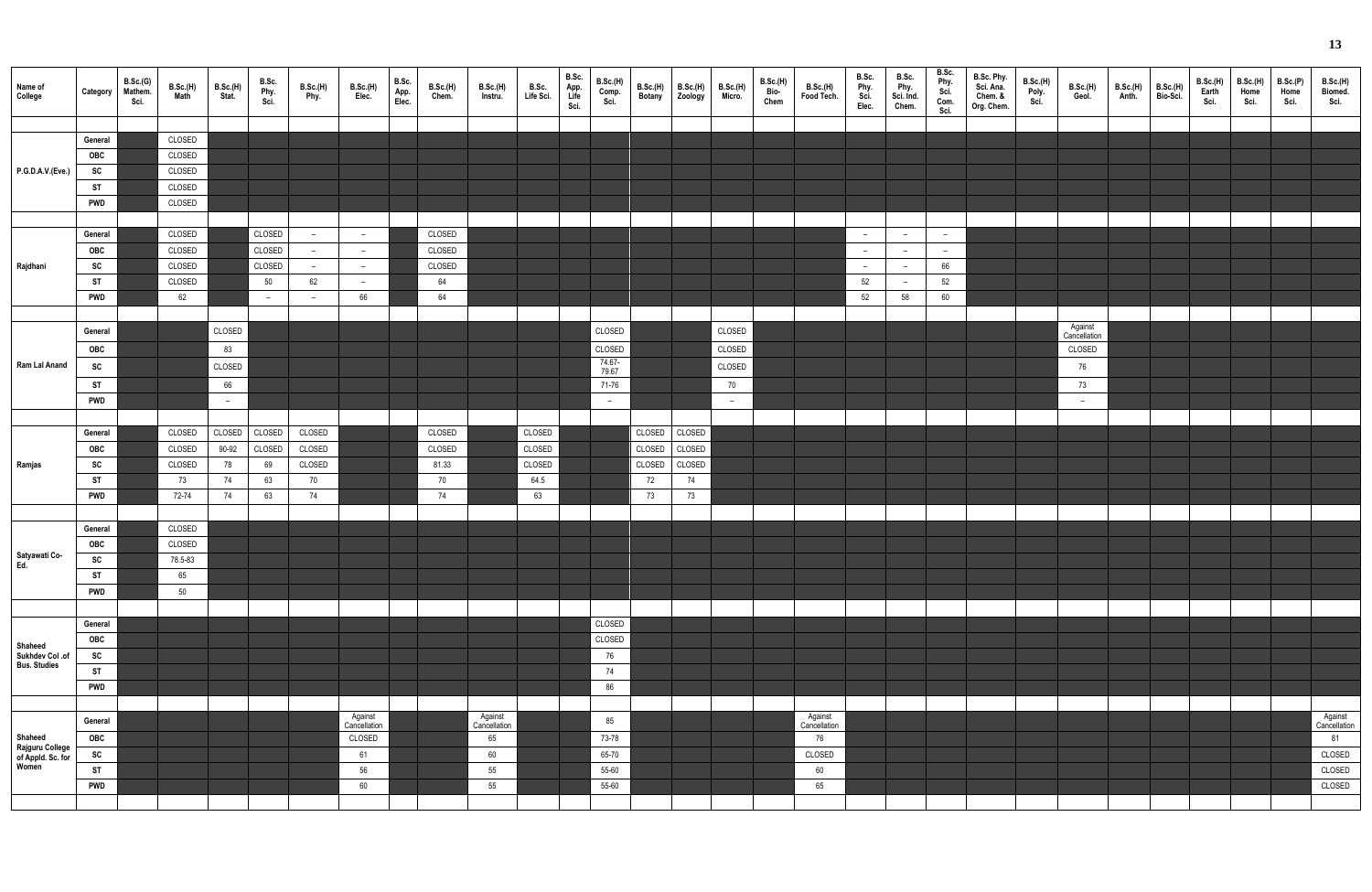| Name of<br>College                    | Category   | B.Sc.(G)<br>Mathem.<br>Sci. | B.Sc.(H)<br>Math   | B.Sc.(H)<br>Stat. | B.Sc.<br>Phy.<br>Sci. | <b>B.Sc.(H)</b><br>Phy. | B.Sc.(H)<br>Elec. | B.Sc.<br>App.<br>Elec. | <b>B.Sc.(H)</b><br>Chem. | <b>B.Sc.(H)</b><br>Instru. | B.Sc.<br>Life Sci. | B.Sc.<br>App.<br>Life<br>Sci. | <b>B.Sc.(H)</b><br>Comp.<br>Sci. | B.Sc.(H)<br>Botany | B.Sc.(H)<br>Zoology | B.Sc.(H)<br>Micro. | B.Sc.(H)<br>Bio-<br>Chem | B.Sc.(H)<br>Food Tech. | B.Sc.<br>Phy.<br>Sci.<br>Elec. | B.Sc.<br>Phy.<br>Sci. Ind.<br>Chem. | B.Sc.<br>Phy.<br>Sci.<br>Com.<br>Sci. | B.Sc. Phy.<br>Sci. Ana.<br>Chem. &<br>Org. Chem. | <b>B.Sc.(H)</b><br>Poly.<br>Sci. | B.Sc.(H)<br>Geol. | B.Sc.(H)<br>Anth. | B.Sc.(H)<br>Bio-Sci. | B.Sc.(H)<br>Earth<br>Sci. | B.Sc.(H)<br>Home<br>Sci. | B.Sc.(P)<br>Home<br>Sci. | B.Sc.(H)<br>Biomed.<br>Sci. |
|---------------------------------------|------------|-----------------------------|--------------------|-------------------|-----------------------|-------------------------|-------------------|------------------------|--------------------------|----------------------------|--------------------|-------------------------------|----------------------------------|--------------------|---------------------|--------------------|--------------------------|------------------------|--------------------------------|-------------------------------------|---------------------------------------|--------------------------------------------------|----------------------------------|-------------------|-------------------|----------------------|---------------------------|--------------------------|--------------------------|-----------------------------|
|                                       |            |                             |                    |                   |                       |                         |                   |                        |                          |                            |                    |                               |                                  |                    |                     |                    |                          |                        |                                |                                     |                                       |                                                  |                                  |                   |                   |                      |                           |                          |                          |                             |
|                                       | General    |                             | CLOSED             |                   |                       |                         |                   |                        |                          |                            |                    |                               |                                  |                    |                     |                    |                          |                        |                                |                                     |                                       |                                                  |                                  |                   |                   |                      |                           |                          |                          |                             |
|                                       | OBC        |                             | CLOSED             |                   |                       |                         |                   |                        |                          |                            |                    |                               |                                  |                    |                     |                    |                          |                        |                                |                                     |                                       |                                                  |                                  |                   |                   |                      |                           |                          |                          |                             |
| Shaheed                               |            |                             |                    |                   |                       |                         |                   |                        |                          |                            |                    |                               |                                  |                    |                     |                    |                          |                        |                                |                                     |                                       |                                                  |                                  |                   |                   |                      |                           |                          |                          |                             |
| <b>Bhagat Singh</b>                   | SC         |                             | CLOSED             |                   |                       |                         |                   |                        |                          |                            |                    |                               |                                  |                    |                     |                    |                          |                        |                                |                                     |                                       |                                                  |                                  |                   |                   |                      |                           |                          |                          |                             |
|                                       | <b>ST</b>  |                             | CLOSED             |                   |                       |                         |                   |                        |                          |                            |                    |                               |                                  |                    |                     |                    |                          |                        |                                |                                     |                                       |                                                  |                                  |                   |                   |                      |                           |                          |                          |                             |
|                                       | <b>PWD</b> |                             | Contact<br>College |                   |                       |                         |                   |                        |                          |                            |                    |                               |                                  |                    |                     |                    |                          |                        |                                |                                     |                                       |                                                  |                                  |                   |                   |                      |                           |                          |                          |                             |
|                                       |            |                             |                    |                   |                       |                         |                   |                        |                          |                            |                    |                               |                                  |                    |                     |                    |                          |                        |                                |                                     |                                       |                                                  |                                  |                   |                   |                      |                           |                          |                          |                             |
|                                       |            |                             |                    |                   |                       |                         |                   |                        |                          |                            |                    |                               |                                  |                    |                     |                    |                          |                        |                                |                                     |                                       |                                                  |                                  |                   |                   |                      |                           |                          |                          |                             |
|                                       | General    |                             |                    |                   |                       |                         |                   |                        |                          |                            |                    |                               | CLOSED                           |                    |                     |                    |                          |                        |                                |                                     |                                       |                                                  |                                  |                   |                   |                      |                           |                          |                          |                             |
| S.G.G.S. Coll. of                     | OBC        |                             |                    |                   |                       |                         |                   |                        |                          |                            |                    |                               | $\sim$                           |                    |                     |                    |                          |                        |                                |                                     |                                       |                                                  |                                  |                   |                   |                      |                           |                          |                          |                             |
| Commerce.                             | SC         |                             |                    |                   |                       |                         |                   |                        |                          |                            |                    |                               | 73                               |                    |                     |                    |                          |                        |                                |                                     |                                       |                                                  |                                  |                   |                   |                      |                           |                          |                          |                             |
|                                       | <b>ST</b>  |                             |                    |                   |                       |                         |                   |                        |                          |                            |                    |                               | CLOSED                           |                    |                     |                    |                          |                        |                                |                                     |                                       |                                                  |                                  |                   |                   |                      |                           |                          |                          |                             |
|                                       | <b>PWD</b> |                             |                    |                   |                       |                         |                   |                        |                          |                            |                    |                               | 67                               |                    |                     |                    |                          |                        |                                |                                     |                                       |                                                  |                                  |                   |                   |                      |                           |                          |                          |                             |
|                                       |            |                             |                    |                   |                       |                         |                   |                        |                          |                            |                    |                               |                                  |                    |                     |                    |                          |                        |                                |                                     |                                       |                                                  |                                  |                   |                   |                      |                           |                          |                          |                             |
|                                       | General    |                             | CLOSED             |                   | CLOSED                | CLOSED                  | CLOSED            |                        | CLOSED                   |                            | 78                 |                               |                                  | CLOSED             | CLOSED              |                    |                          |                        | CLOSED                         |                                     | CLOSED                                |                                                  |                                  |                   |                   |                      |                           |                          |                          |                             |
|                                       |            |                             |                    |                   |                       |                         |                   |                        |                          |                            |                    |                               |                                  |                    |                     |                    |                          |                        |                                |                                     |                                       |                                                  |                                  |                   |                   |                      |                           |                          |                          |                             |
|                                       | OBC        |                             | $-$                |                   | $\sim$                | $-$                     | $-$               |                        | $-$                      |                            | $-$                |                               |                                  | $-$                | $ \,$               |                    |                          |                        | $\overline{a}$                 |                                     | $-$                                   |                                                  |                                  |                   |                   |                      |                           |                          |                          |                             |
| S.G.T.B. Khalsa                       | <b>SC</b>  |                             | CLOSED             |                   | 74                    | CLOSED                  | CLOSED            |                        | CLOSED                   |                            | CLOSED             |                               |                                  | CLOSED             | CLOSED              |                    |                          |                        | 74                             |                                     | 74                                    |                                                  |                                  |                   |                   |                      |                           |                          |                          |                             |
|                                       | <b>ST</b>  |                             | CLOSED             |                   | 60                    | CLOSED                  | CLOSED            |                        | CLOSED                   |                            | CLOSED             |                               |                                  | CLOSED             | CLOSED              |                    |                          |                        | 60                             |                                     | 60                                    |                                                  |                                  |                   |                   |                      |                           |                          |                          |                             |
|                                       | <b>PWD</b> |                             | 80                 |                   | 60                    | CLOSED                  | CLOSED            |                        | CLOSED                   |                            | 45                 |                               |                                  | CLOSED             | CLOSED              |                    |                          |                        | 60                             |                                     | 60                                    |                                                  |                                  |                   |                   |                      |                           |                          |                          |                             |
|                                       |            |                             |                    |                   |                       |                         |                   |                        |                          |                            |                    |                               |                                  |                    |                     |                    |                          |                        |                                |                                     |                                       |                                                  |                                  |                   |                   |                      |                           |                          |                          |                             |
|                                       | General    |                             | CLOSED             |                   | CLOSED                | CLOSED                  |                   |                        | CLOSED                   |                            | 79                 |                               |                                  | 80                 | WL                  |                    | CLOSED                   |                        |                                |                                     | CLOSED                                |                                                  |                                  |                   |                   |                      |                           |                          |                          |                             |
|                                       | OBC        |                             | CLOSED             |                   | CLOSED                | CLOSED                  |                   |                        | CLOSED                   |                            | CLOSED             |                               |                                  | CLOSED             | 81                  |                    | CLOSED                   |                        |                                |                                     | CLOSED                                |                                                  |                                  |                   |                   |                      |                           |                          |                          |                             |
| Shivaji                               | SC         |                             | 78                 |                   | CLOSED                | 74                      |                   |                        | CLOSED                   |                            | CLOSED             |                               |                                  | CLOSED             | 71                  |                    | CLOSED                   |                        |                                |                                     | CLOSED                                |                                                  |                                  |                   |                   |                      |                           |                          |                          |                             |
|                                       |            |                             | 75                 |                   |                       |                         |                   |                        |                          |                            |                    |                               |                                  |                    |                     |                    |                          |                        |                                |                                     |                                       |                                                  |                                  |                   |                   |                      |                           |                          |                          |                             |
|                                       | <b>ST</b>  |                             |                    |                   | 65                    | 72                      |                   |                        | 74                       |                            | 60                 |                               |                                  | 65                 | 66                  |                    | 66                       |                        |                                |                                     | 60                                    |                                                  |                                  |                   |                   |                      |                           |                          |                          |                             |
|                                       | <b>PWD</b> |                             | 70                 |                   | 60                    | 60                      |                   |                        | 70                       |                            | 59                 |                               |                                  | 60                 | 60                  |                    | 66                       |                        |                                |                                     | 55                                    |                                                  |                                  |                   |                   |                      |                           |                          |                          |                             |
|                                       |            |                             |                    |                   |                       |                         |                   |                        |                          |                            |                    |                               |                                  |                    |                     |                    |                          |                        |                                |                                     |                                       |                                                  |                                  |                   |                   |                      |                           |                          |                          |                             |
|                                       | General    |                             | CLOSED             |                   |                       |                         |                   |                        |                          |                            |                    |                               | CLOSED                           |                    |                     |                    |                          |                        |                                |                                     |                                       |                                                  |                                  |                   |                   |                      |                           |                          |                          |                             |
|                                       | OBC        |                             | CLOSED             |                   |                       |                         |                   |                        |                          |                            |                    |                               | CLOSED                           |                    |                     |                    |                          |                        |                                |                                     |                                       |                                                  |                                  |                   |                   |                      |                           |                          |                          |                             |
| Shyama Prasad<br>Mukherjee<br>College | SC         |                             | 69                 |                   |                       |                         |                   |                        |                          |                            |                    |                               | CLOSED                           |                    |                     |                    |                          |                        |                                |                                     |                                       |                                                  |                                  |                   |                   |                      |                           |                          |                          |                             |
|                                       | <b>ST</b>  |                             | 69                 |                   |                       |                         |                   |                        |                          |                            |                    |                               | 71.5-<br>76.5                    |                    |                     |                    |                          |                        |                                |                                     |                                       |                                                  |                                  |                   |                   |                      |                           |                          |                          |                             |
|                                       | <b>PWD</b> |                             | 70                 |                   |                       |                         |                   |                        |                          |                            |                    |                               | 76-81                            |                    |                     |                    |                          |                        |                                |                                     |                                       |                                                  |                                  |                   |                   |                      |                           |                          |                          |                             |
|                                       |            |                             |                    |                   |                       |                         |                   |                        |                          |                            |                    |                               |                                  |                    |                     |                    |                          |                        |                                |                                     |                                       |                                                  |                                  |                   |                   |                      |                           |                          |                          |                             |
|                                       |            |                             |                    |                   |                       |                         |                   |                        |                          |                            |                    |                               |                                  |                    |                     |                    |                          |                        |                                |                                     |                                       |                                                  |                                  |                   |                   |                      |                           |                          |                          |                             |
|                                       | General    |                             |                    |                   | CLOSED                |                         |                   |                        |                          |                            |                    |                               |                                  |                    |                     |                    |                          |                        | CLOSED                         |                                     | CLOSED                                |                                                  |                                  |                   |                   |                      |                           |                          |                          |                             |
|                                       | OBC        |                             |                    |                   | CLOSED                |                         |                   |                        |                          |                            |                    |                               |                                  |                    |                     |                    |                          |                        | CLOSED                         |                                     | CLOSED                                |                                                  |                                  |                   |                   |                      |                           |                          |                          |                             |
| Shyam Lal                             | SC         |                             |                    |                   | CLOSED                |                         |                   |                        |                          |                            |                    |                               |                                  |                    |                     |                    |                          |                        | CLOSED                         |                                     | CLOSED                                |                                                  |                                  |                   |                   |                      |                           |                          |                          |                             |
|                                       | <b>ST</b>  |                             |                    |                   | 48                    |                         |                   |                        |                          |                            |                    |                               |                                  |                    |                     |                    |                          |                        | 48                             |                                     | 48                                    |                                                  |                                  |                   |                   |                      |                           |                          |                          |                             |
|                                       | <b>PWD</b> |                             |                    |                   | 48                    |                         |                   |                        |                          |                            |                    |                               |                                  |                    |                     |                    |                          |                        | 48                             |                                     | 48                                    |                                                  |                                  |                   |                   |                      |                           |                          |                          |                             |
|                                       |            |                             |                    |                   |                       |                         |                   |                        |                          |                            |                    |                               |                                  |                    |                     |                    |                          |                        |                                |                                     |                                       |                                                  |                                  |                   |                   |                      |                           |                          |                          |                             |
|                                       | General    |                             |                    |                   | CLOSED                |                         | CLOSED            |                        |                          |                            | CLOSED             |                               |                                  |                    |                     |                    |                          |                        |                                |                                     |                                       |                                                  |                                  |                   |                   |                      |                           |                          |                          |                             |
|                                       |            |                             |                    |                   |                       |                         |                   |                        |                          |                            |                    |                               |                                  |                    |                     |                    |                          |                        |                                |                                     |                                       |                                                  |                                  |                   |                   |                      |                           |                          |                          |                             |
|                                       | OBC        |                             |                    |                   | CLOSED                |                         | CLOSED            |                        |                          |                            | CLOSED             |                               |                                  |                    |                     |                    |                          |                        |                                |                                     |                                       |                                                  |                                  |                   |                   |                      |                           |                          |                          |                             |
| Sri Aurobindo                         | SC         |                             |                    |                   | 65                    |                         | 73                |                        |                          |                            | 67.33              |                               |                                  |                    |                     |                    |                          |                        |                                |                                     |                                       |                                                  |                                  |                   |                   |                      |                           |                          |                          |                             |
|                                       | <b>ST</b>  |                             |                    |                   | 62                    |                         | 72                |                        |                          |                            | 65                 |                               |                                  |                    |                     |                    |                          |                        |                                |                                     |                                       |                                                  |                                  |                   |                   |                      |                           |                          |                          |                             |
|                                       | <b>PWD</b> |                             |                    |                   | 62                    |                         | 71                |                        |                          |                            | 65                 |                               |                                  |                    |                     |                    |                          |                        |                                |                                     |                                       |                                                  |                                  |                   |                   |                      |                           |                          |                          |                             |
|                                       |            |                             |                    |                   |                       |                         |                   |                        |                          |                            |                    |                               |                                  |                    |                     |                    |                          |                        |                                |                                     |                                       |                                                  |                                  |                   |                   |                      |                           |                          |                          |                             |
|                                       |            |                             |                    |                   |                       |                         |                   |                        |                          |                            |                    |                               |                                  |                    |                     |                    |                          |                        |                                |                                     |                                       |                                                  |                                  |                   |                   |                      |                           |                          |                          |                             |